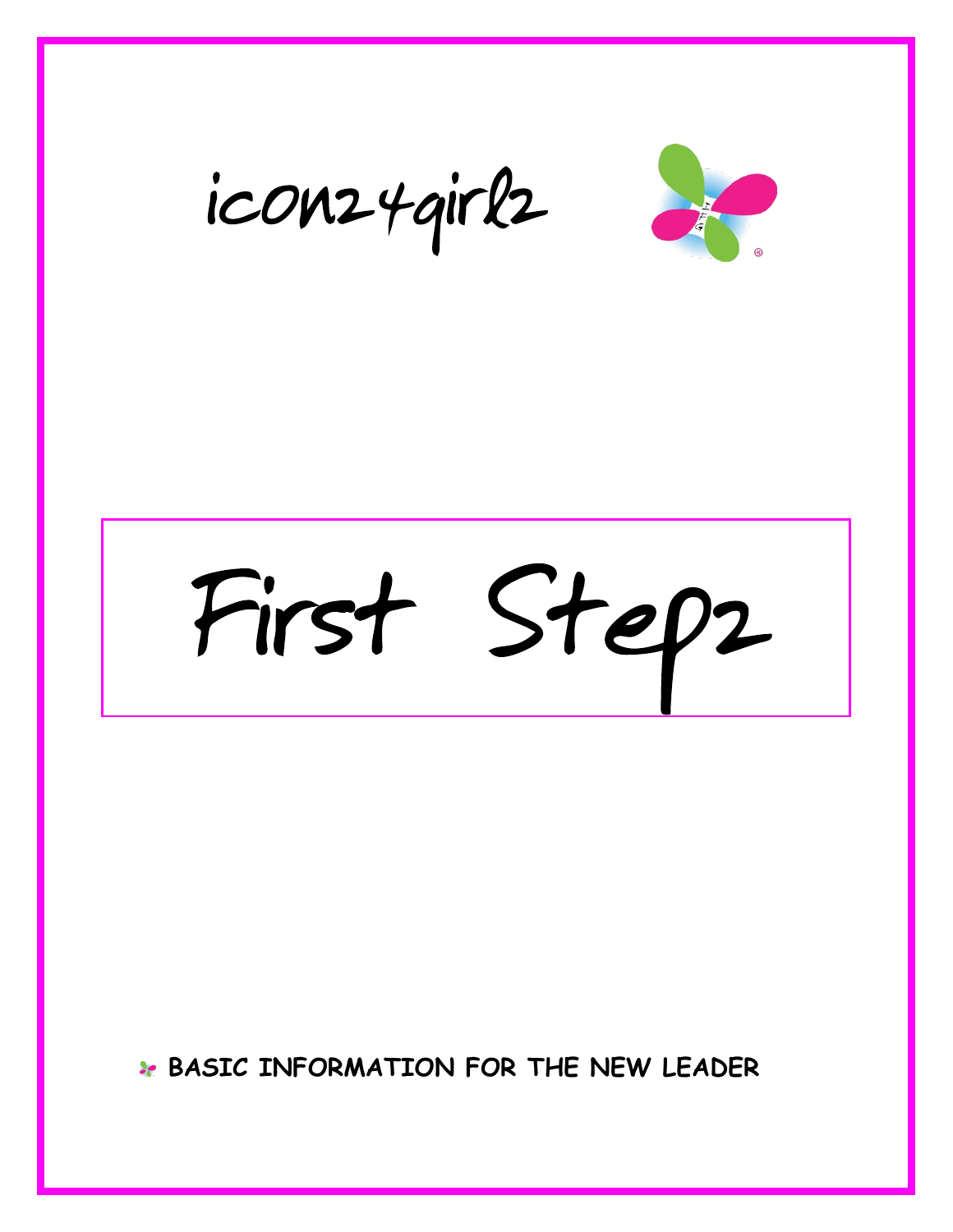**Welcome to "First Stepz", a nuts and bolts resource to support leaders as they begin ministering to girls through the i-girlz programme.**



*Thank you to Jennifer Box for compiling the original version of this document.*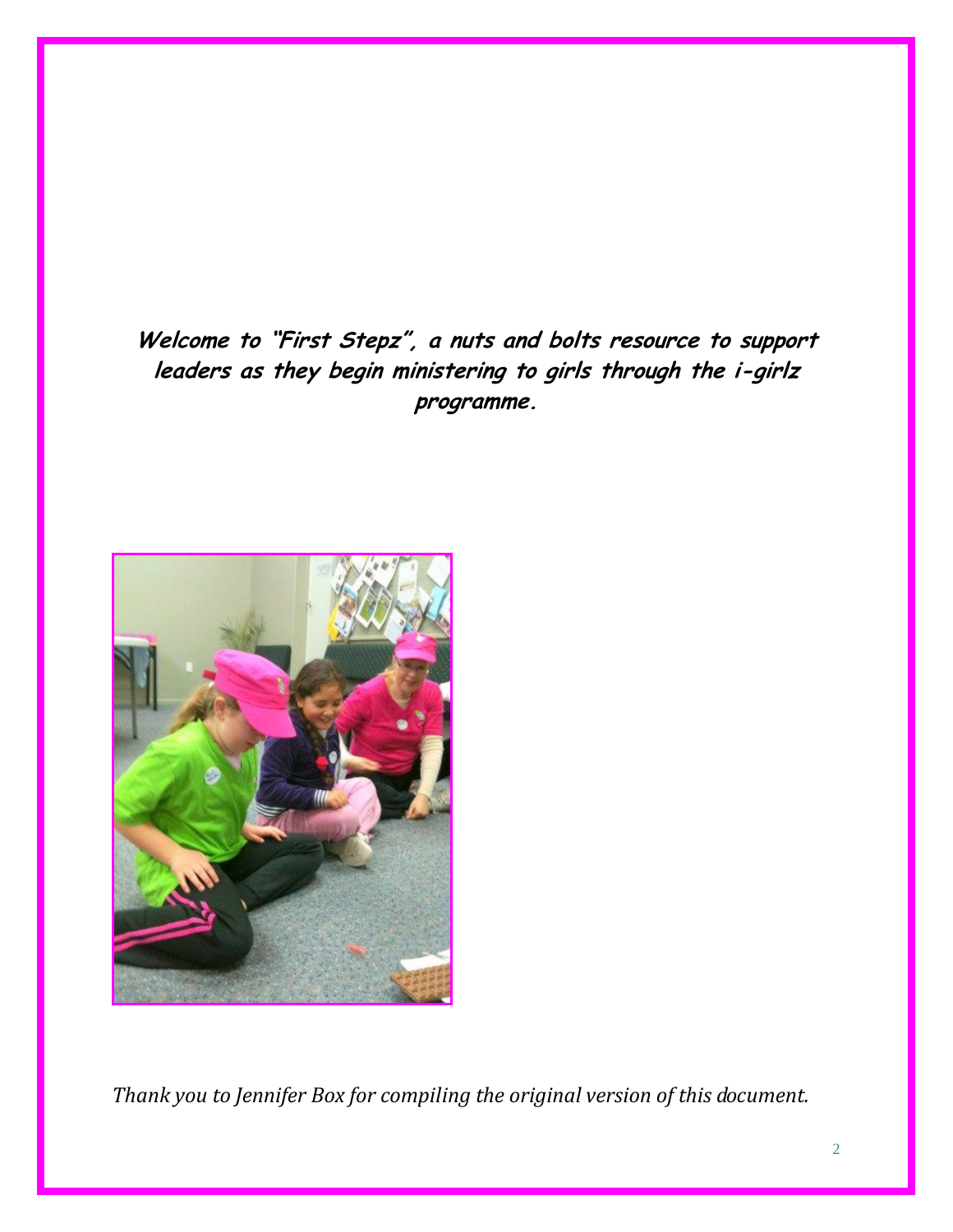# **Contents**

**Planning a programme**

**Teaching craft**

**Supervising Games**

**Guiding discussions**

**Audio-Visual Aids**

**Leading Worship**

**Telling Stories**

**Managing behaviour** 

**Modelling Christ**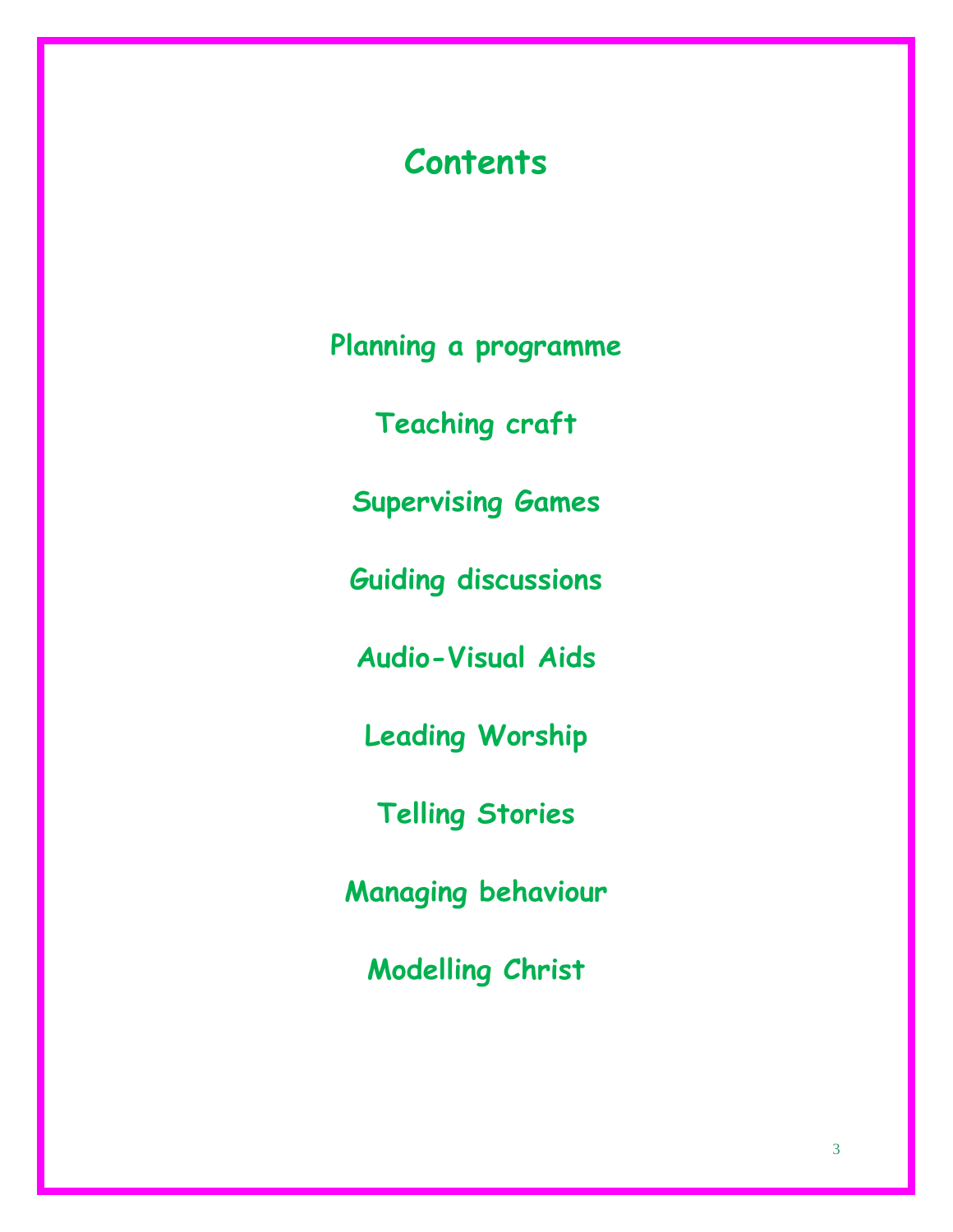# **Planning a Programme**

The word "programme" refers to everything that is done with your IFG Unit during your meetings. Thorough planning is essential for the smooth running of a session.

#### **Planning tips:**

Meet with all leaders and plan the outline for your year's programme using the IFG Programme books and the Badge Booklet as guidelines. This is your 'big picture' for the year. List your desired outcomes for the year (apart from surviving!)

Consider:

When- what time of the year is best for the activity chosen? Where—what is the best venue/place for this particular activity? What-skills are there among the leaders? What-extra help is required? Which- age group are you working with? How—what resources will you use/need to help deliver an effective activity?

Special events— these are your end of term "final fling" activity and any other special events that you may like to include in your yearly programme. Try

- Open evenings when parents and church members are invited along
- A themed evening, this could be for mother's or father's day, Easter, Mad Hatter's Tea Party, Book characters



 $\checkmark$  Stay on target by having a planning meeting at the beginning of each term to ensure everyone is on board with the term's programme. Make any tweaks required.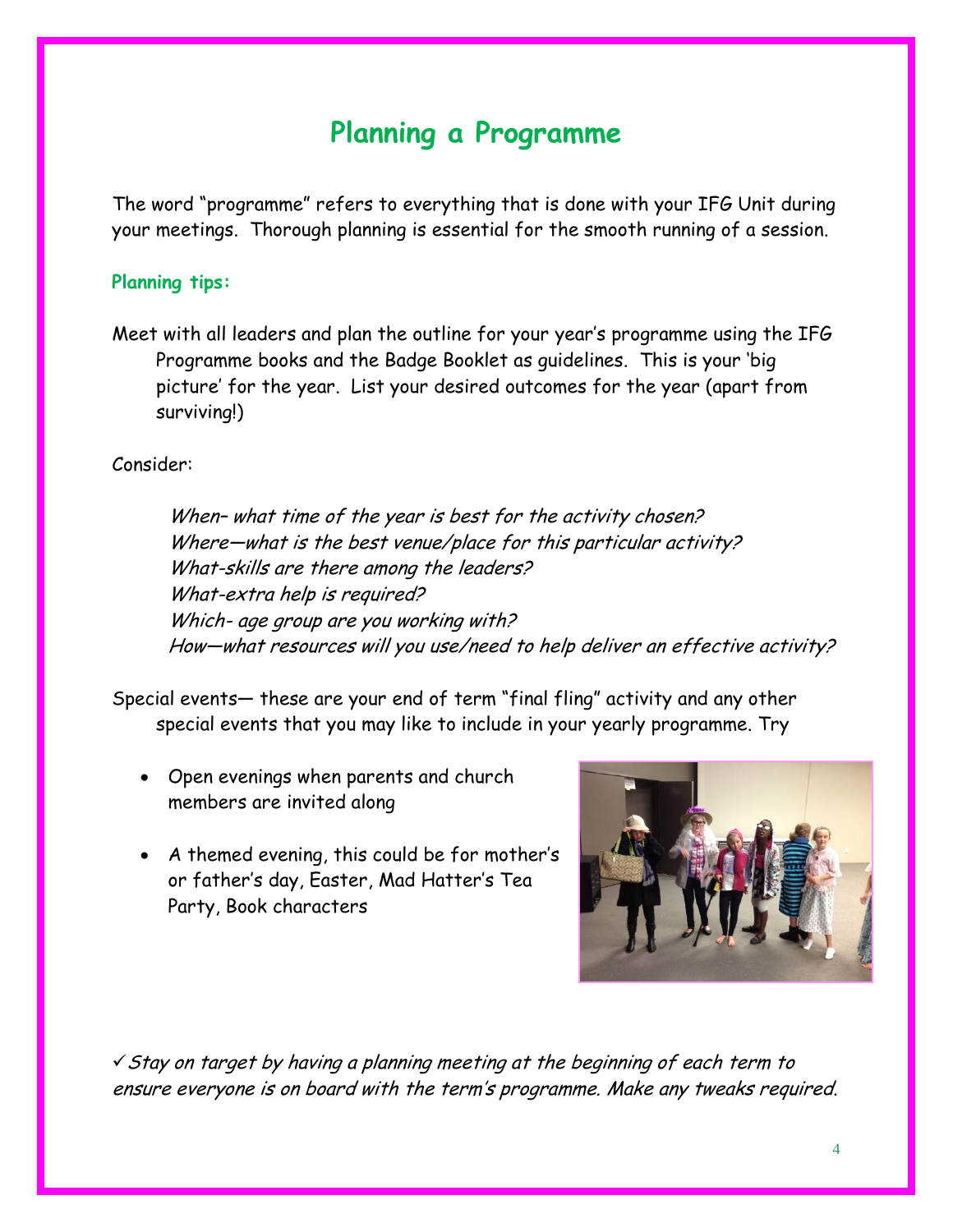# **Weekly Planning:**

A weekly programme could typically include:

Games Badge work

Set up & Roll Call Worship/Devotions

Drinks, a chat, discussion time and craft activities can also be included.

Whether you are using an IFG programme manual or doing your "own thing", you need to be prepared to adapt to the needs of your group and your environment.

Consider whether the order of your programme should be the same each week which is possibly good for the younger girls, while the older girls may like variety.

Once you know the outline of your planned session's programme, decide which leaders will be responsible for each activity.

## **Preparing activities:**

Preparation of each activity is the responsibility of the delegated leader.

Effective planning requires the leader to pay attention to details such as:

How many girls will be in the group? How to introduce the session? What teaching aids and resources will be required? How will the group be organised—sitting in a circle on chairs, on the floor, around tables? Is extra help available if required?

For off-site activities:

Written permission required from parent/caregiver Ensure you have adequate supervision Review the Health and safety policies and complete risk assessment forms (RAMS)

 $\checkmark$  For safety reasons, never leave one girl alone with one adult.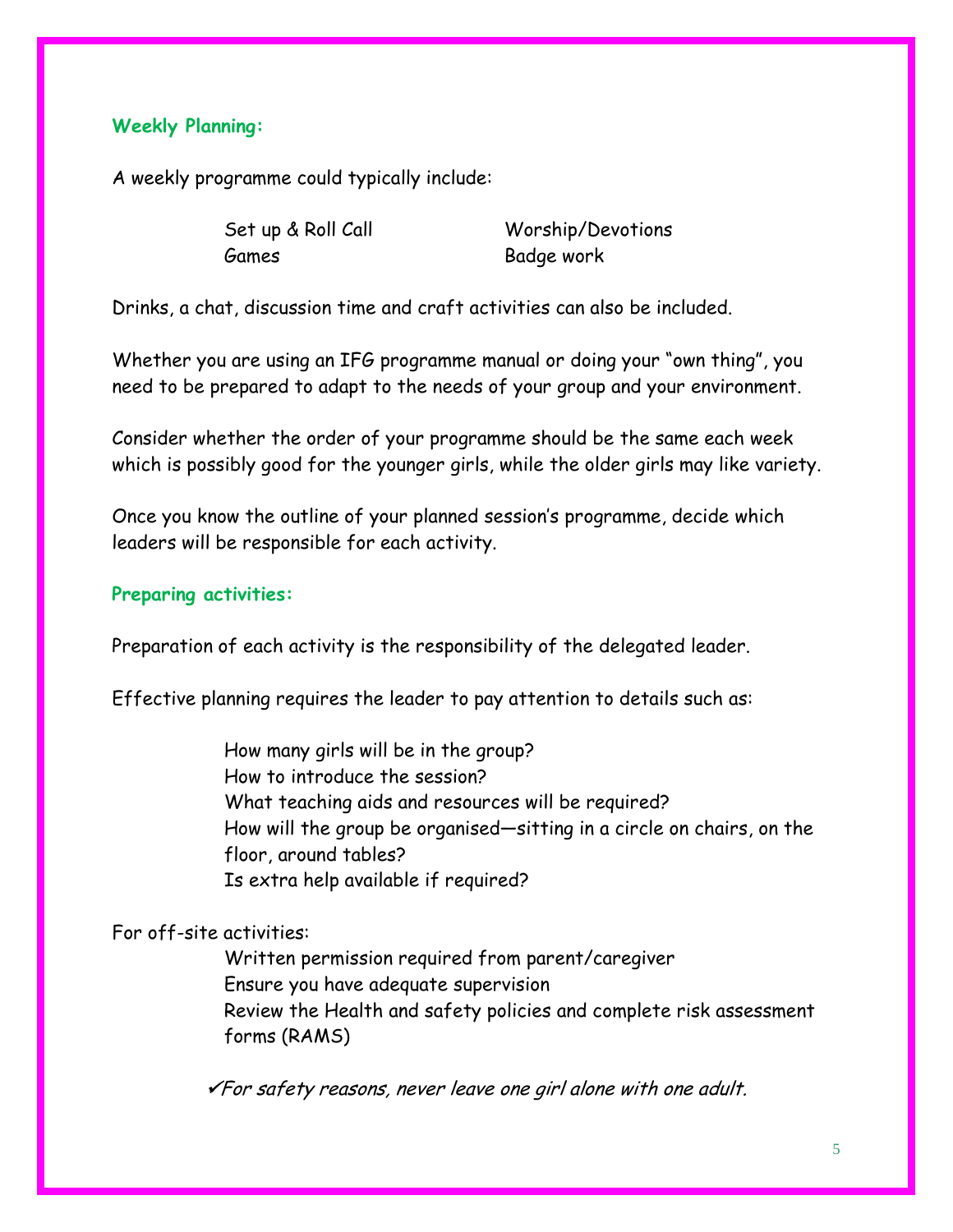# **Teaching Craft**

Craft work is valuable as it helps young people develop manual skills, hand eye coordination and creativity. Craft sessions are also a great opportunity for girls to chat and socialise, with other girls and with the leaders.

#### **Choosing a craft—points to consider:**

Level of difficulty needs to be age appropriate

Levels of skill of those in your group will probably vary considerable. Having a choice of a simpler option is better than having to get someone else to finish something for you.

If required find extra time in the programme for projects to be completed - so disheartening to go home with an unfinished item.

Use a variety of activities and media – see Craft ideas below Budget— work out the cost

#### **Preparation and practical suggestions:**

- "Here is one I made earlier". This sorts out any potential problems like incorrect instructions and also gives you a good idea as to how long it should take to make. Show the girls a sample helps them see what their finished product (with creative licence) should look like.
- If there is a choice of colour for the craft either ask the girls their preference before purchases supplies or decide on a diplomatic method of dispensing if supplies are already on hand. Picking their own colour is BIG.
- Encourage girls to use their creativity -decorate their own way or add features and design adaptations.
- The craft belongs to the girl. Do not do it for them or worse, alter it between sessions.
- Have labelled bags for each group member to stow away any work in progress.
- Check the scissor supply e.g. will they cut fabric. Any special purpose scissors required?

Check you have the correct glue for the job.

Oversee the cutting out of fabric, cardboard etc. to reduce wastage.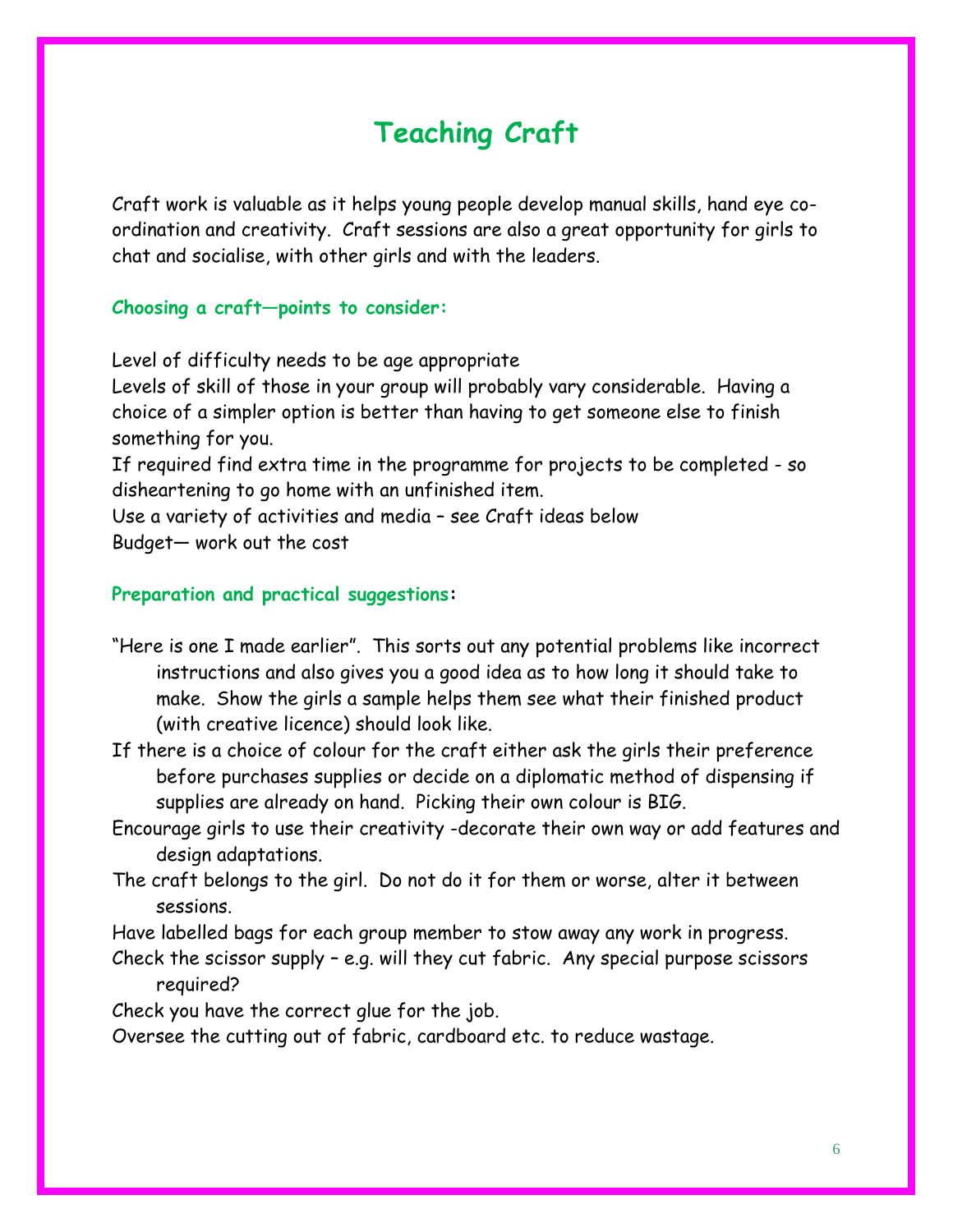#### **Craft ideas:**

Card making Origami Bead work Macramé Collage Patchwork Sewing Knitting Calligraphy Art canvases **Mosaics** Themed craft— Christmas/Easter/Mother's Day etc Decoupage Scrapbooking Clay modelling Bread dough Cake decorating



# **Resource kit for crafts:**

It is a good idea to include the following in your craft kit—restock as required:

| Scissors               | Stapler        | Staples               | Felt Markers |
|------------------------|----------------|-----------------------|--------------|
| Pencils                | Pens           | Paper clips           | Ruler        |
| <b>Rubbers</b>         | Hole punch     | String                | Rubber bands |
| Glue sticks            | Fabric glue    | PVA glue              | Glitter      |
| Tape measure           | <b>Needles</b> | Cotton/thread         | Pins         |
| Drawing pins           | Paint          | Paint brushes         | Craft knife  |
| Paper white & coloured |                | Card-white & coloured |              |

 $\checkmark$  An idea: If you have a supply of craft material left overs have an activity towards the end of the year where all the material is placed out and the girls can use it all up to make whatever they like. Fun for the girls and cleans out the IFG cupboard so stuff like paint and glue doesn't 'go off' over the holidays.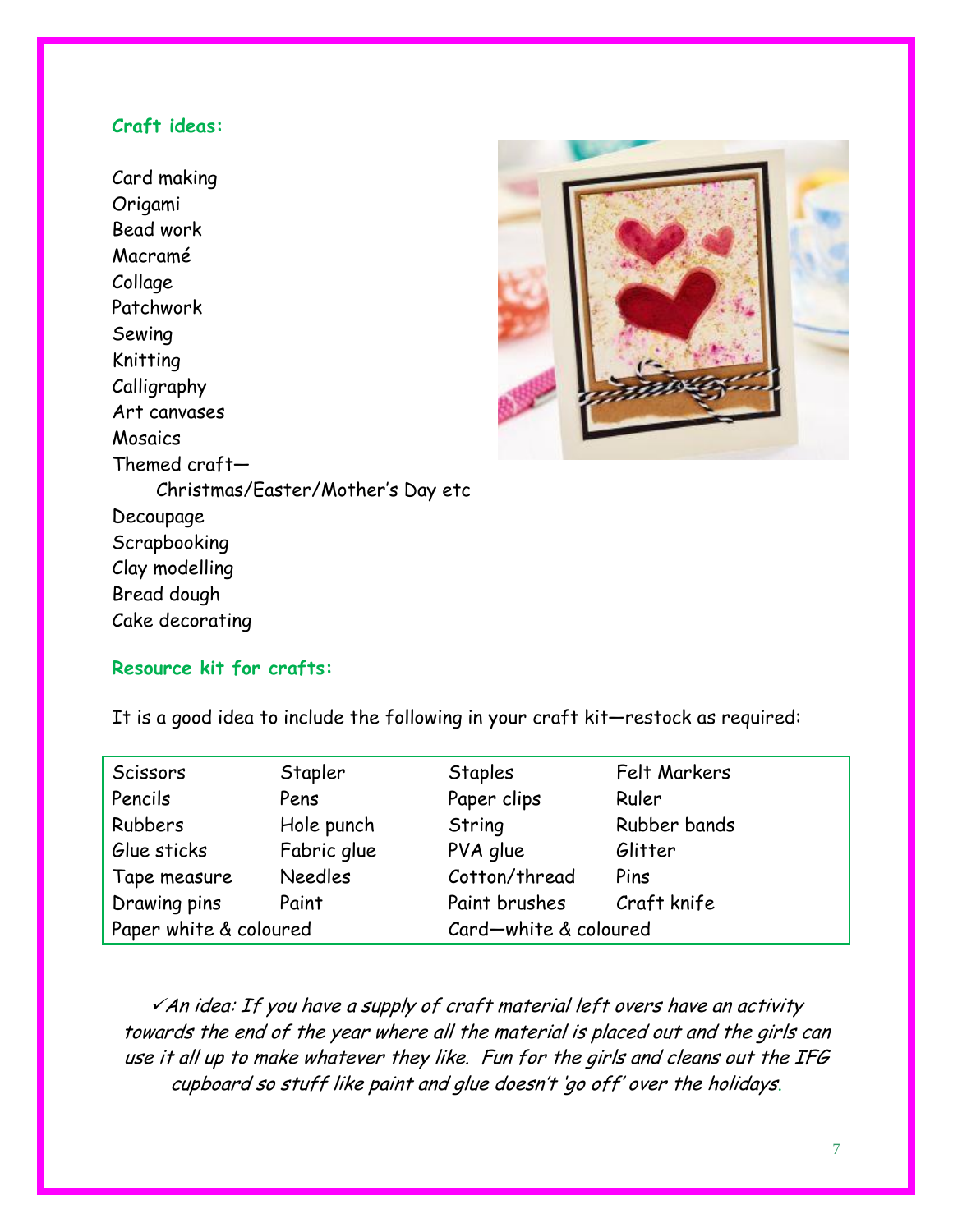# **Games**

Games help develop co-ordination, concentration, judgement and decision making. They are usually lots of fun and the girls will learn to abide by rules, to win and lose graciously and to team build.

## **Health and safety considerations:**

Ensure that the environment is free from hazards. Is there enough space to play the game? If it is a ball game, can this be played safely indoors (windows) or do you need to go outdoors? Set the ground rules and explain them clearly. Check for understanding. Maintain good discipline throughout.

# **Different types of games:**

There are many different types of games. Vary the games played so that different needs are met and different skills developed.

Chase games need space and use up lots of energy.

Singing games are great for younger children.

Team games need equal numbers, encourage competitiveness and develop a sense of responsibility and team spirit.

Elimination games appeal to those who have a competitive nature but the less able



are always the first to be out which means that they get little involvement.

Ball games teach control, develop eye-hand co-ordination and they need plenty of space.

Include quiet games that have more appeal to some.

Board games—great to include as an indoor fun night in the winter.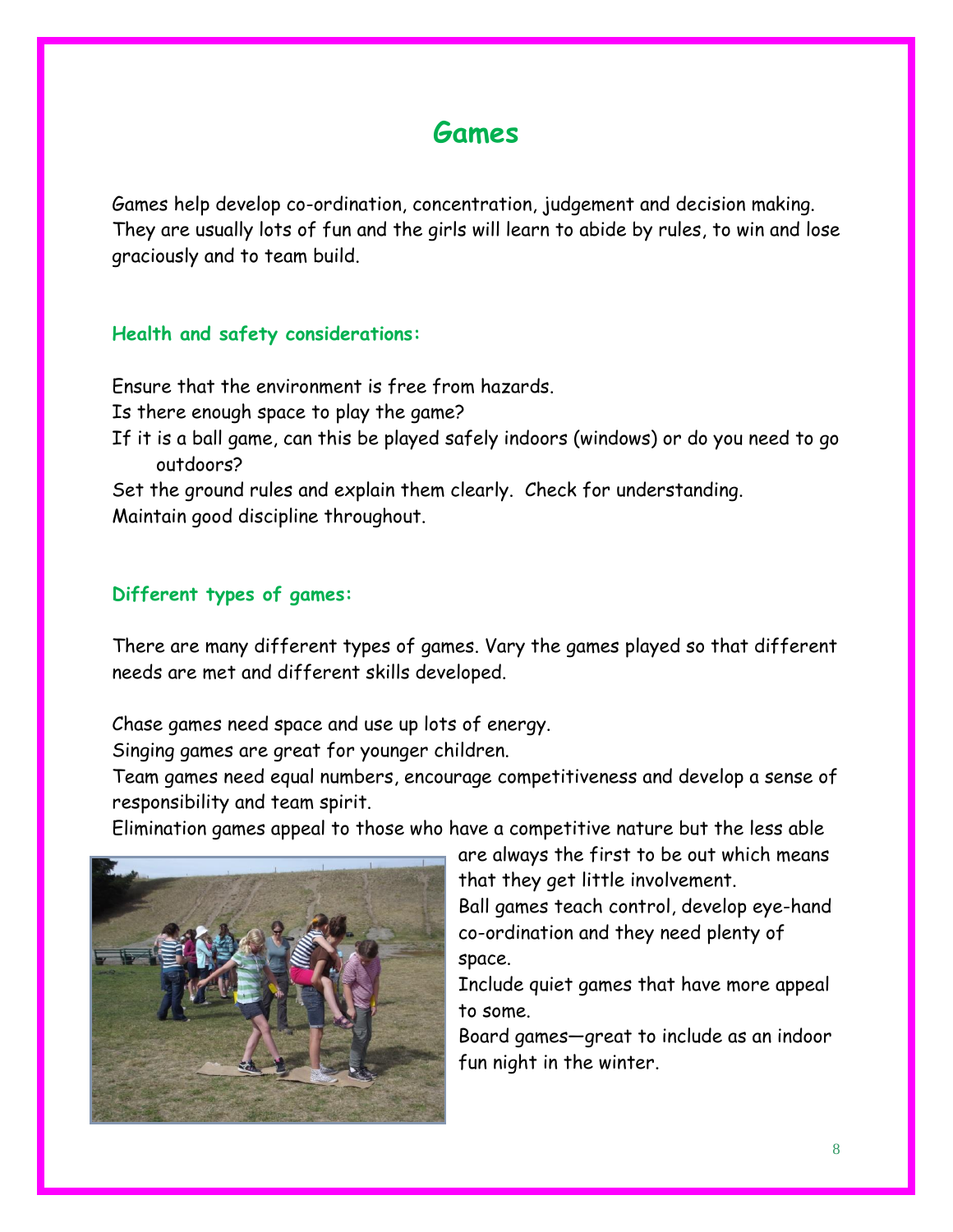# **Equipment for games:**

Whistle Blindfolds Hoops Balls—variety of sizes e.g. Tennis balls, netball, ping pong balls Skipping ropes—long and short Bat for rounders or soft ball **Rackets Skittles** Chalk Newspaper & masking tape

# **Practical tips for games safety:**

Remind group to wear appropriate footwear. Remove all obstacles in the playing area Ensure everyone understands the rules Stop the activity as soon as there is any sign of danger

 $\checkmark$  There is a Games Book on the IFG website under resources which has lots and lots of great ideas for all types of games. There is also a printed Games Book provided by GB Supporters for all Units. Check with the GB Support Centre [info@girlsbrigade.org.nz](mailto:info@girlsbrigade.org.nz) if your Unit does not have one.

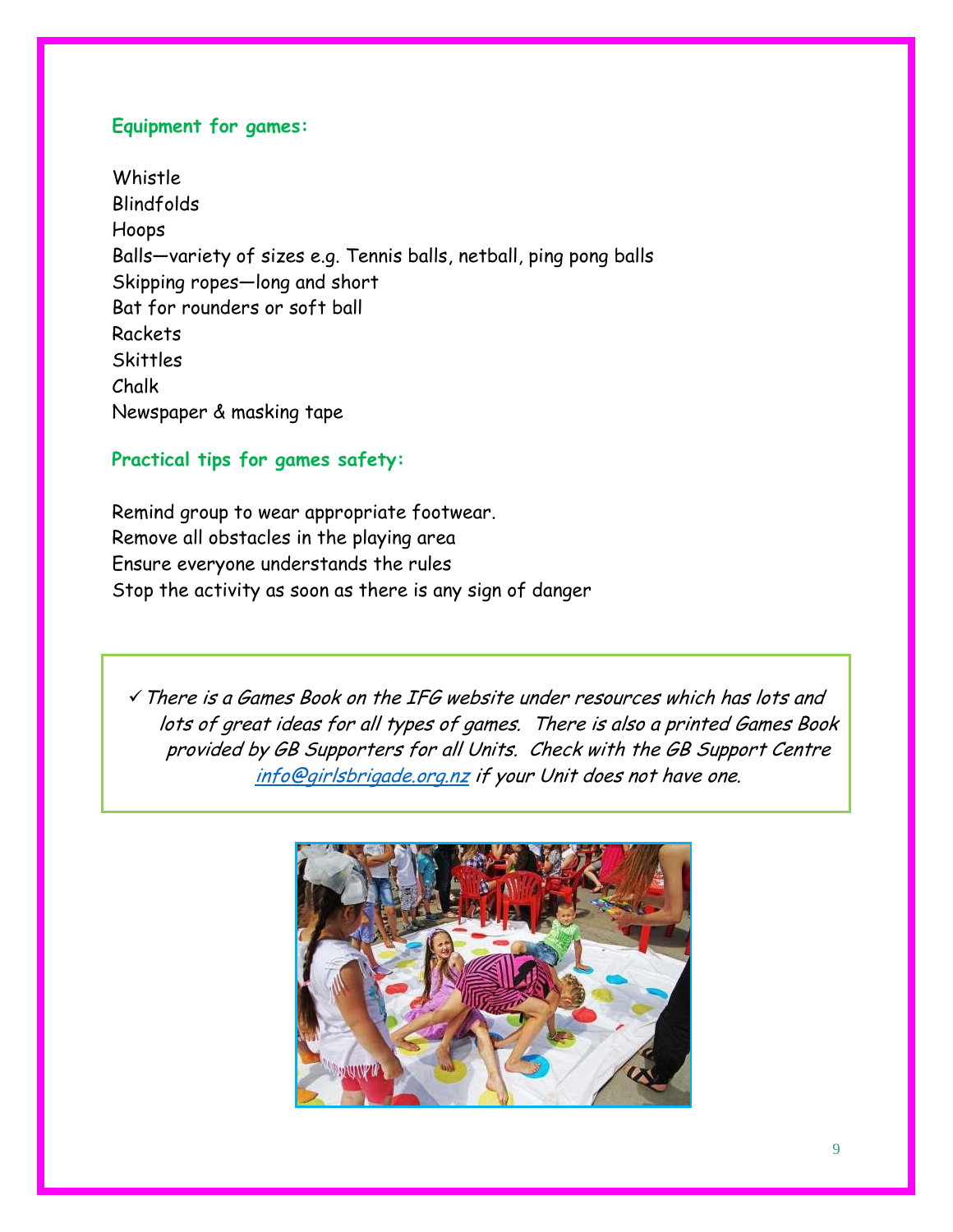# **Guiding Discussions**

There will be many opportunities in your programmes to use various types of discussion. All age groups may find discussion a useful tool. Discussions can be used for the following reasons:

To enable young people to have an opportunity to express their view points. To help them learn to accept that others may not hold the same views as they do. To engage young people in social issues.

To aid them in decision making.

To explore their perceptions and ideas; and to help them express their hopes and dreams.

To determine their values and attitudes.

# **Styles of discussion:**

- Circle time discussions are good for the younger groups. Everyone is asked to complete a given sentence e.g. "I get frightened/feel sad when..." or "My favourite Bible story is...." No one has to participate but most will. The leader should start. It is often good to have a soft toy or similar to pass round, only the person who is holding it may speak.
- General discussions are useful for discussing current affairs, for planning events or dealing with conflicts.
- Debate is a discussion where there are two clearly defined views. Do not make a debate topic too general. Keep it simple. Get people to speak for and against this.

# **Practical Tips:**

- A circular seating formation is best for discussion.
- About seven is the ideal number for a discussion group. Larger groups should be divided up.
- Ground rules should be agreed to and established before the start of a discussion (see below).



A range of tools might be used to stimulate discussion e.g. video clips, news headlines, Bible verses, pictures, photographs, a challenge or a quotation.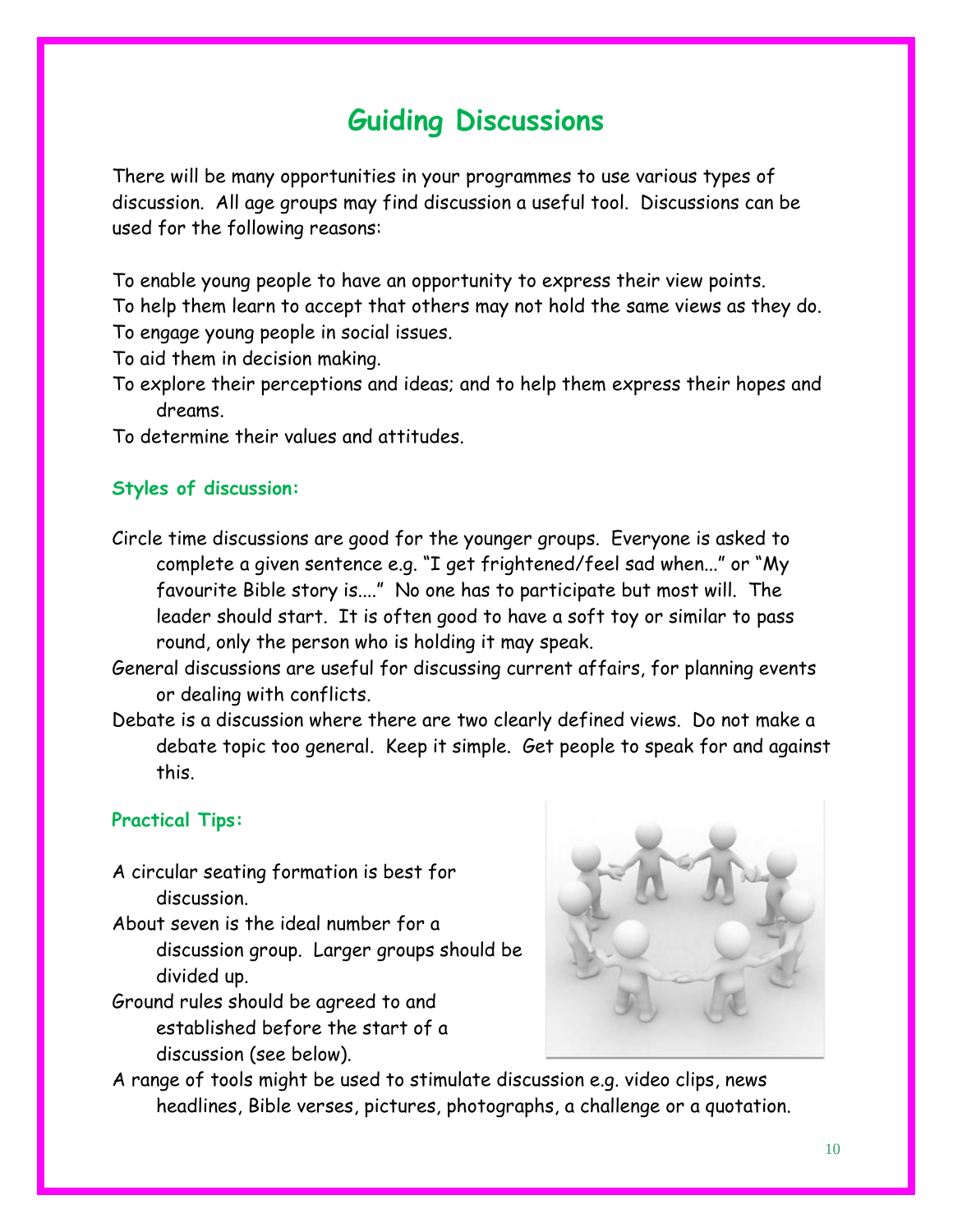## **Code of Conduct for discussions (Rules):**

Be open to hearing all points of view Value the contribution of every member in the group and respect their views. Do not dominate debate Keep discussions focused Encourage others to share their experiences, feelings, opinions and values Do not interrupt others Wait until there is quiet before you speak

# **A good chairperson/facilitator will:**

Introduce the subject Frame a number of useful, open-ended questions Refrain from expressing their personal view Ensure everyone has a fair hearing Endeavour to involve everyone Summarise what the group seem to be saying Ensure that everyone adheres to the code of conduct.

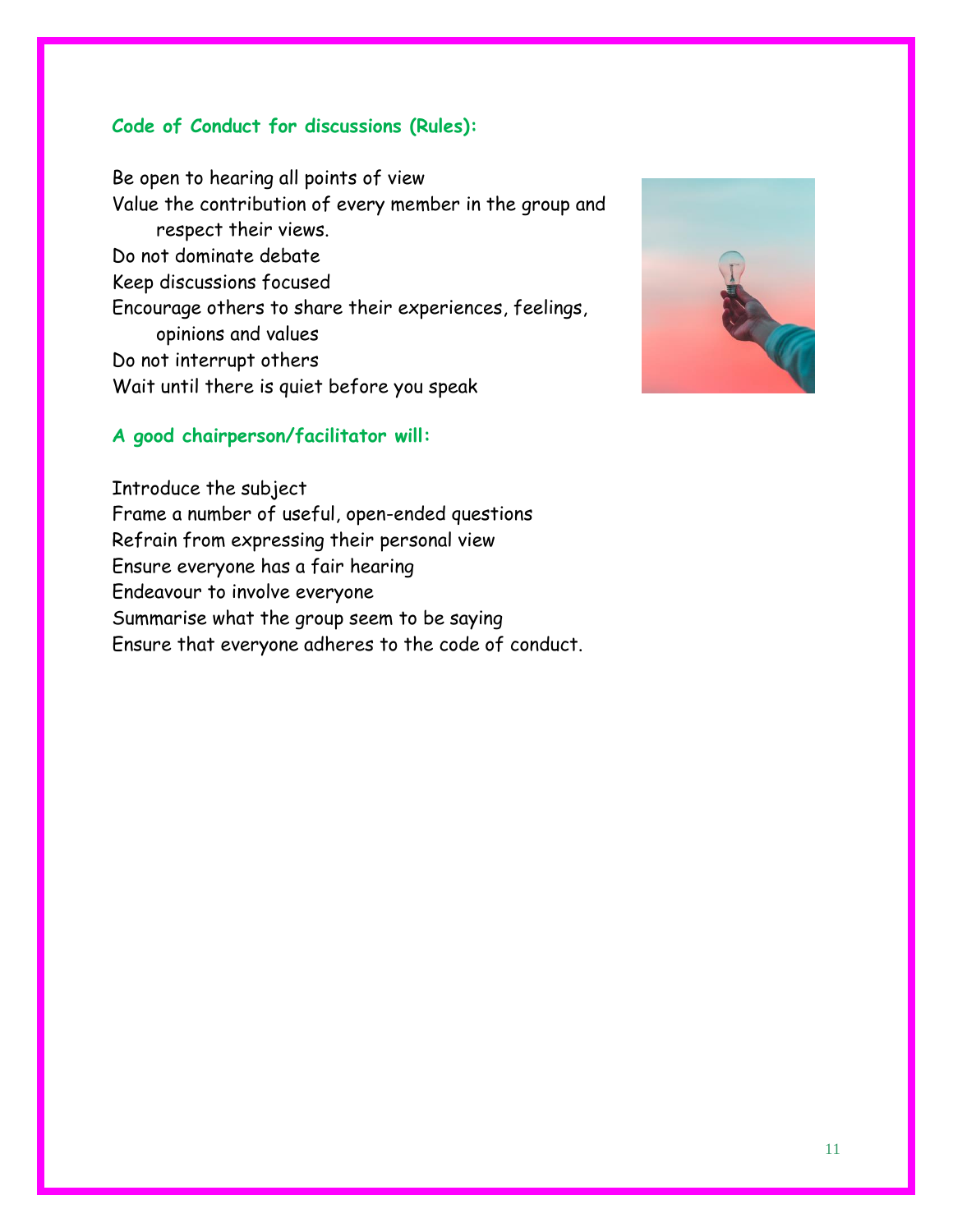# **Using Audio-visual Aids**

Learning is often more effective if visual or audio support is given to the learner. There are various types of AVA's so the right one needs to be chosen for each task:

Power point presentations Posters Pictures Video and video clips Flip charts Whiteboards **Music** CD's / DVD's Puppets Everyday objects Word searches Quizzes Acronyms

# **Audio-Visual Aids:**

Help to explain a concept Enable information to be presented in a way that will engage the audience. Provide reinforcement of words spoken Help to maintain the concentration of the group Used to help revise the teaching

# **General:**

Check that the group can see the AVA you are using. Know how to use AVA chosen If using technology driven AVA's make sure that everything is connected properly, cords are in a safe place so no one can trip on them. Check all equipment prior to presentation and ensure CD's, DVD's and power points are at the correct place to start.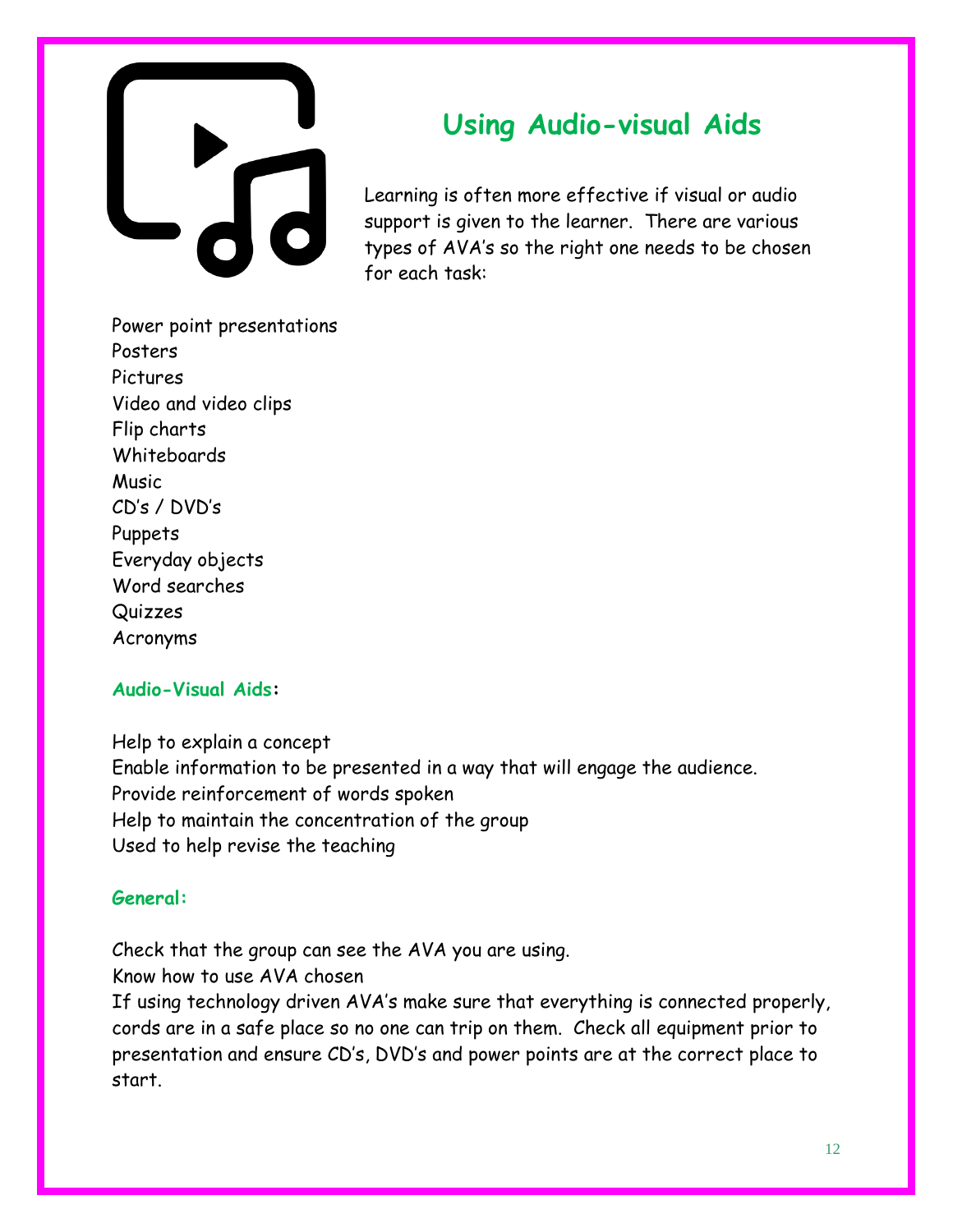## **Preparing and using power point presentations:**

A font size of 28 to 34 in bold is recommended for subtitles. The ideal font size for titles is 44. Use contrast; light on dark, or dark on light. Use graphics rather than too many words. Avoid using complex animations that detract or override the message. Beware of "death by Powerpoint" - a few good slides are more effective than lots. Avoid reading slides to the audience. Too much text makes a slide unreadable and distracts the audience, who will try to read the text while the presentation is going on. To temporarily clear the screen during a presentation press W or B. Press Enter

#### **Additional resources:**

to resume the presentation.

Word searches, cross words, anagrams and quizzes can also be used to support learning.

People are a valuable resource. Use the expertise of people like the Police, Ambulance Service, flower arranger, beautician, cook, first aider etc. Use Google/Pinterest as useful sources of ideas, information, activities and resources.

Find useful books at your local Christian bookshop or your church library.

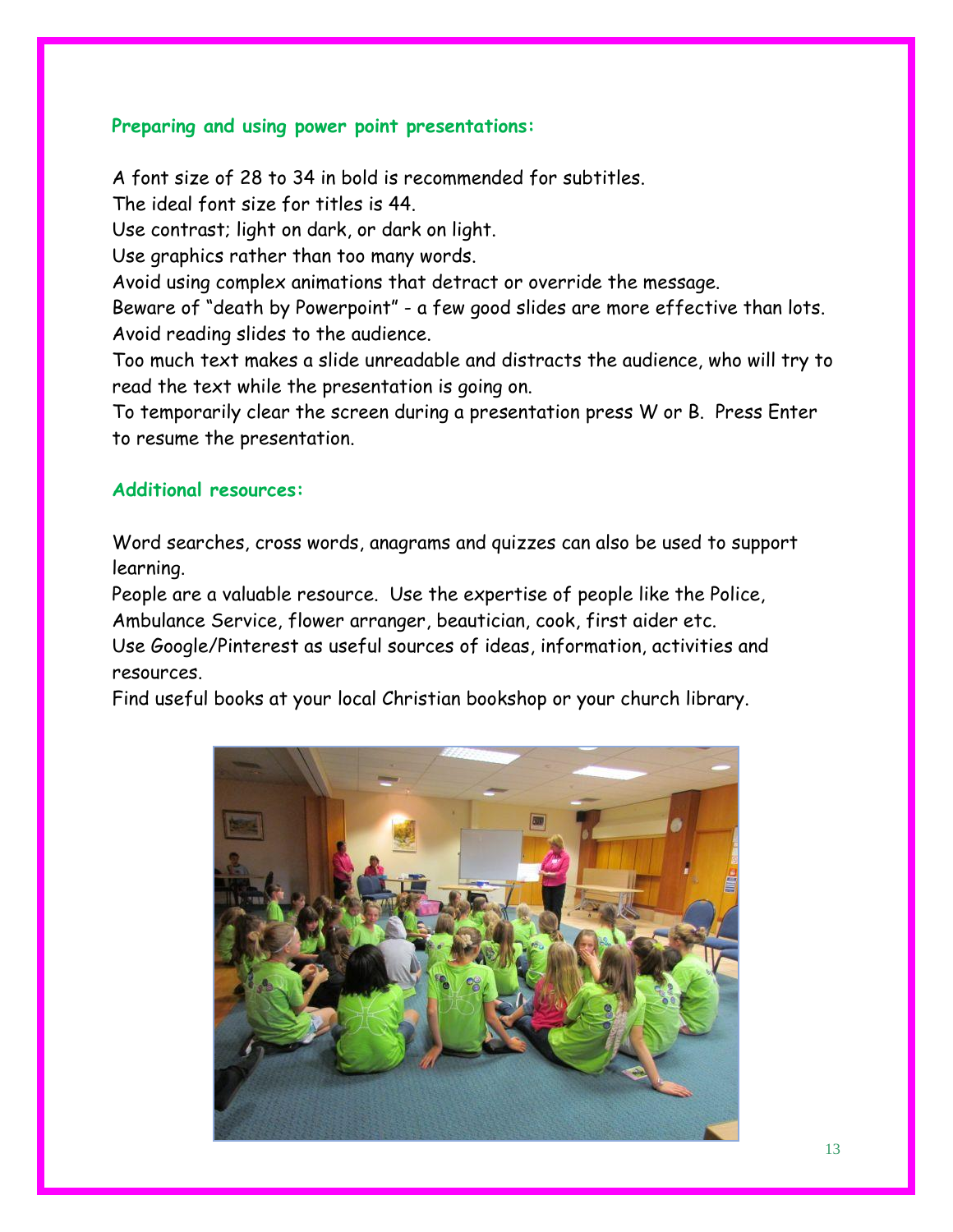# **Leading Worship**

Worship is an opportunity to give honour to God. During worship sessions we should praise God, teach Christian truths, talk to God and learn about how faith and life meet.

People have different ways of worshipping, so do not be bound by one model. Effective worship will encourage young people to think about how worship/Christian principles should affect their attitudes to life.

#### **Elements of Worship:**

Worship might include:

| Songs               | Music   | Prayers        |
|---------------------|---------|----------------|
| Drama               | Quizzes | Bible teaching |
| Time for reflection |         |                |

Prayer—there are various forms:

| Set prayers                           | Prayers lead by people                               |
|---------------------------------------|------------------------------------------------------|
| Prayer chains                         | Prayer boards                                        |
| Prayers with responses Silent prayers |                                                      |
|                                       | Prayers spoken by the leader and echoed by the girls |
|                                       | Prayers written by girls and placed in prayer box    |

Music may be incorporated through:

| Singing      | Use of CD's         |
|--------------|---------------------|
| Music groups | A band              |
| Dancing      | <b>Action Songs</b> |

# **Practical Tips:**

Vary the styles of worship and order of doing things Maintain a balance, not all girls like to sing or read Incorporate activities that will involve the girls in interactive worship Encourage the girls to contribute eg put together a thank you prayer Allow girls plenty of time to prepare for any part they may have in the worship.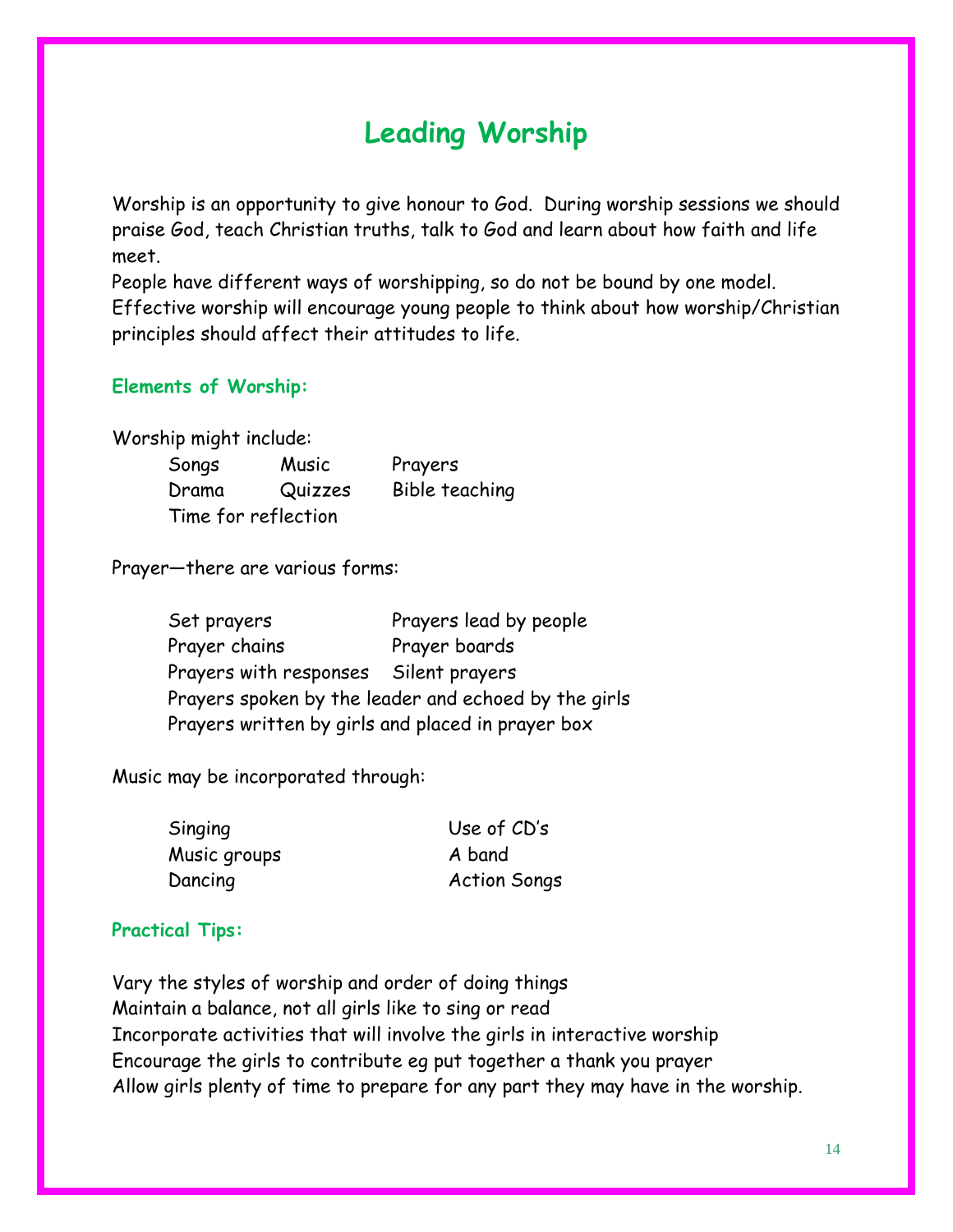## **Some ideas for creative prayer:**

- Show a get well card. Ask everyone to write the name or draw a picture of a person they know who is unwell. Put the names/pictures in the card. Seal the envelope and offer it in prayer to God.
- Use a thank you card as outlined above and thank God for all His good gifts.
- Cut coloured or Christmas paper into strips. Give a strip to each person and ask them to write on their paper a blessing they have received. Link together to create a chain of blessings.
- Sit in a circle and pass round a box of coloured pencils. Each person takes one without looking. Invite them to then say a short prayer thanking God for something He has created that is the colour of their pencil e.g. thank you for the blue sky.
- Ask everyone to quietly reflect on something they would like to ask God for. Pass round a bubble wand and bubble liquid. Allow each in turn to blow their bubbles as a symbolic way of sending their prayers to God.
- Hand around a bag of jelly beans (be aware of allergy needs). Ask everyone to hold their sweet and reflect on all the people of the world—different colours, different creeds and different needs. Identify some of the current needs of the world such as famine, earthquake, war etc. Ask everyone to close their eyes and eat their sweets as you commit these people to God.

# **Preparing Worship:**

- Set enough time aside to prepare for worship; do not leave it until the last minute.
- Pray before and after the session—about the message and for your young people in the group.
- ◆ Decide what the key point of the message is and focus on this.
- Ensure all the elements of worship are linked, the prayers, teaching, songs and activities should all contribute to the central theme.
- Ensure the mode of delivery is relevant to the group
- Use language which is age and culturally relevant to the modern young person
- **For impact an effective worship session is best kept short and sharp**

 $\checkmark$  The value of a leader sharing her own personal faith story/experience priceless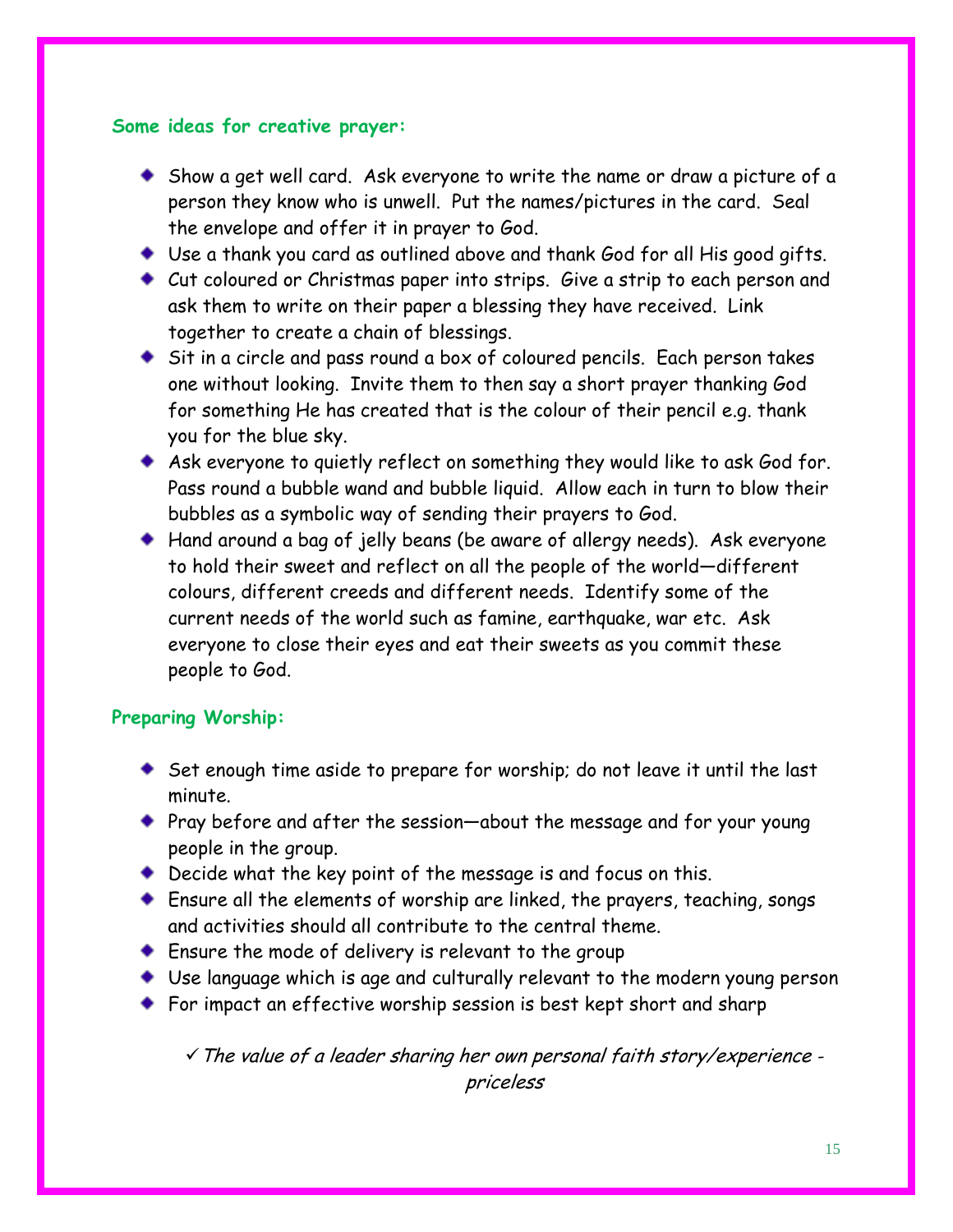# **Telling Stories**

There are many different types of stories that might be told—Bible stories, stories of famous Christians, moral tales and modern day parables. Although stories are a great favourite with the younger sections, effective story-telling can be used with any age group.

#### **There are different ways of delivering a story:**

The story may be read, told, presented via video or told with puppets. Visual aids, drama or mime may be used to enhance the story. The story may be reinforced/introduced by making a collage/picture, singing a song or playing a related game.

#### **Tips for story-telling:**

Practice to get the timing right Ensure your voice is interesting and varied Use different voices for different characters Maintain eye contact with the group Use story cards—write main points of the story on separate cards or on a whiteboard, these can be used as a prompt. Have a story bag which contains a number of objects related to the story and produce each object in turn as the story progresses. At the end of the story ask some questions / have a quiz to make sure that the main points of the story are understood.

#### **Preparing to tell a story:**

Choose story relevant to the age of your group. Decide from what view point you will tell the story, perhaps you will be one of the characters in the story. Decide how you will introduce the story to gain interest. Consider your mode of delivery. Collect/prepare visual aids. Decide how you will review story at the end.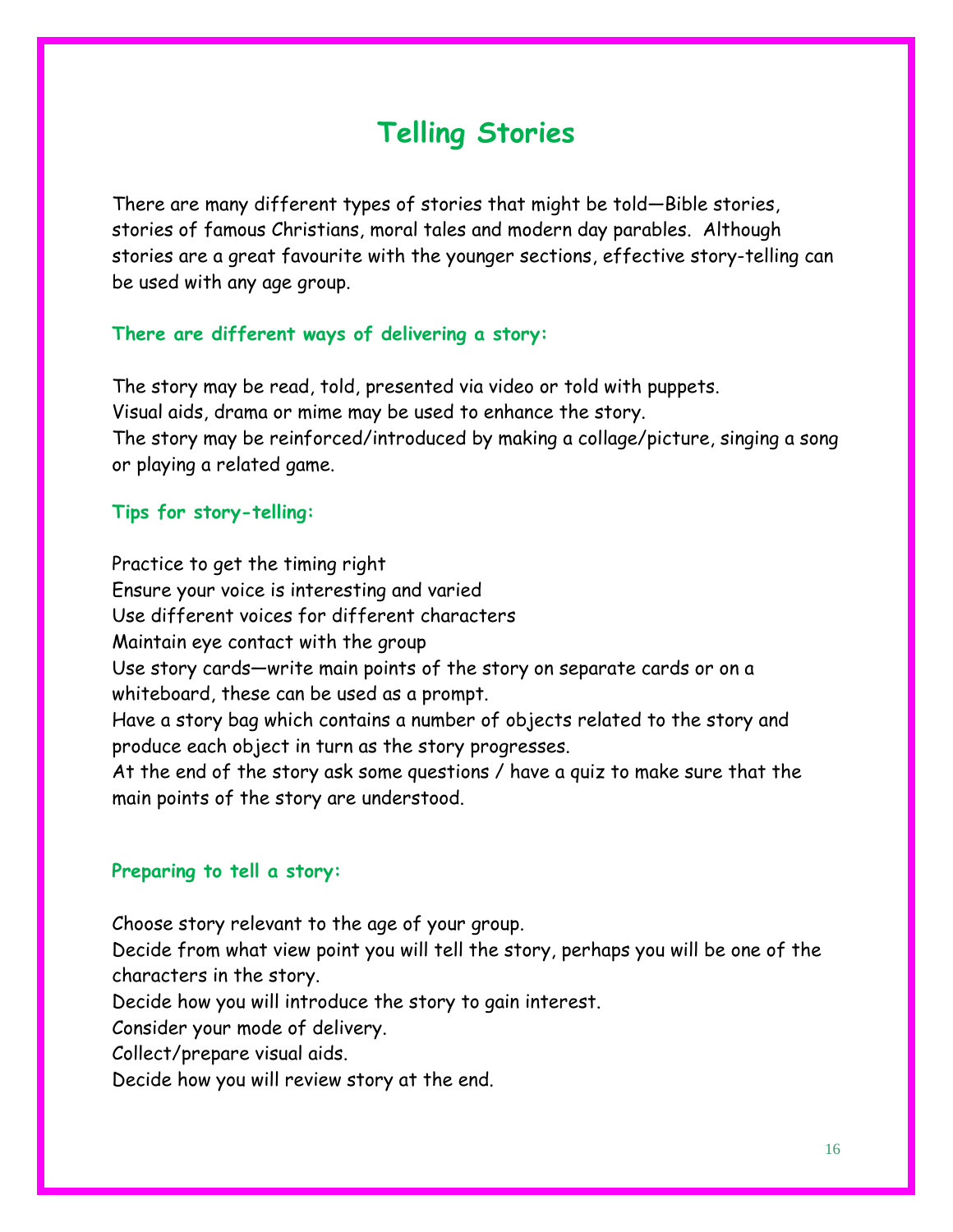**Where to find your favourite New Testament Bible Stories:**

**The Birth of Jesus:** Luke 21, Matthew 2.

**Jesus' baptism:** Mark 1 : 4-11

**Calling of Disciples:** Luke 5 : 1-11

**Palm Sunday:** Mark 11: 1-11

**Pentecost:** Acts 2: 1-13

**The Sower:** Matthew Ch 13

**The Talents:** Matthew 25 : 14-30

**The Wedding Banquet:** Matthew 18: 23-35

**Good Samaritan:** Luke 10 : 25-37

**Zacchaeus:** Luke 19 : 1-9

**Stilling the storm:** Mark 4 : 35-41

**Feeding 5,000:** Mark 6 :30-44

**10 Lepers:** Luke 17 : 11-19

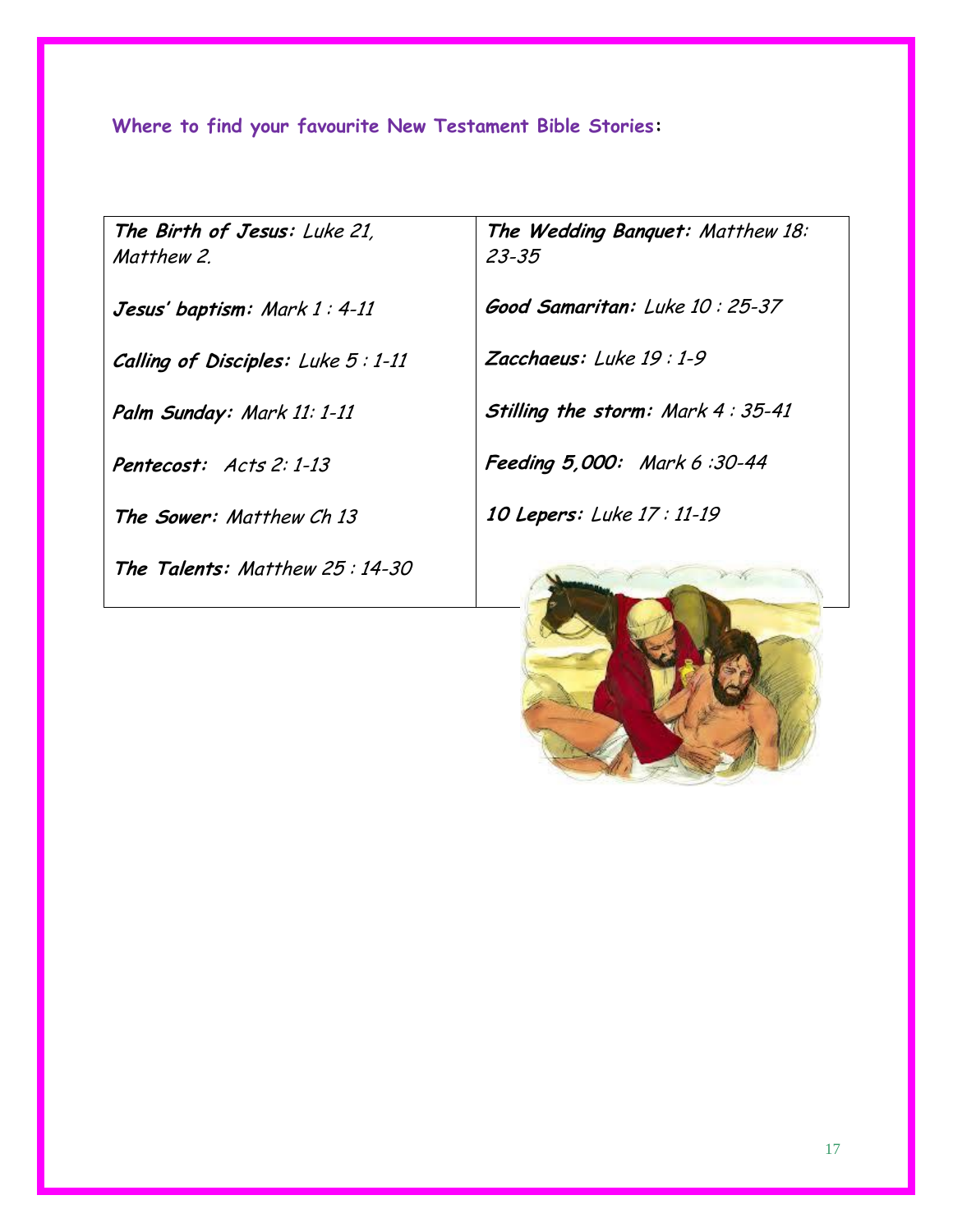**Where to find your favourite Old Testament Bible Stories:**

| Adam & Eve, Genesis Ch 1-3        | Joshua (spies) Numbers Ch 13  |
|-----------------------------------|-------------------------------|
| Noah, Genesis Ch 6-9              | Joshua (Jericho) Joshua Ch 6  |
| Abraham, Genesis Ch 12-22         | <b>Samuel</b> , 1 Samuel Ch 3 |
| Isaac, Genesis Ch 21/24           | David, 1 Samuel Ch 14-31      |
| Jacob, Genesis Ch 27-33           | Daniel, Daniel Ch 6           |
| Moses (in bulrushes), Exodus Ch 2 | <b>Jonah</b> , Jonah          |
| Moses (Red Sea) Exodus Ch 13-15   |                               |
|                                   |                               |

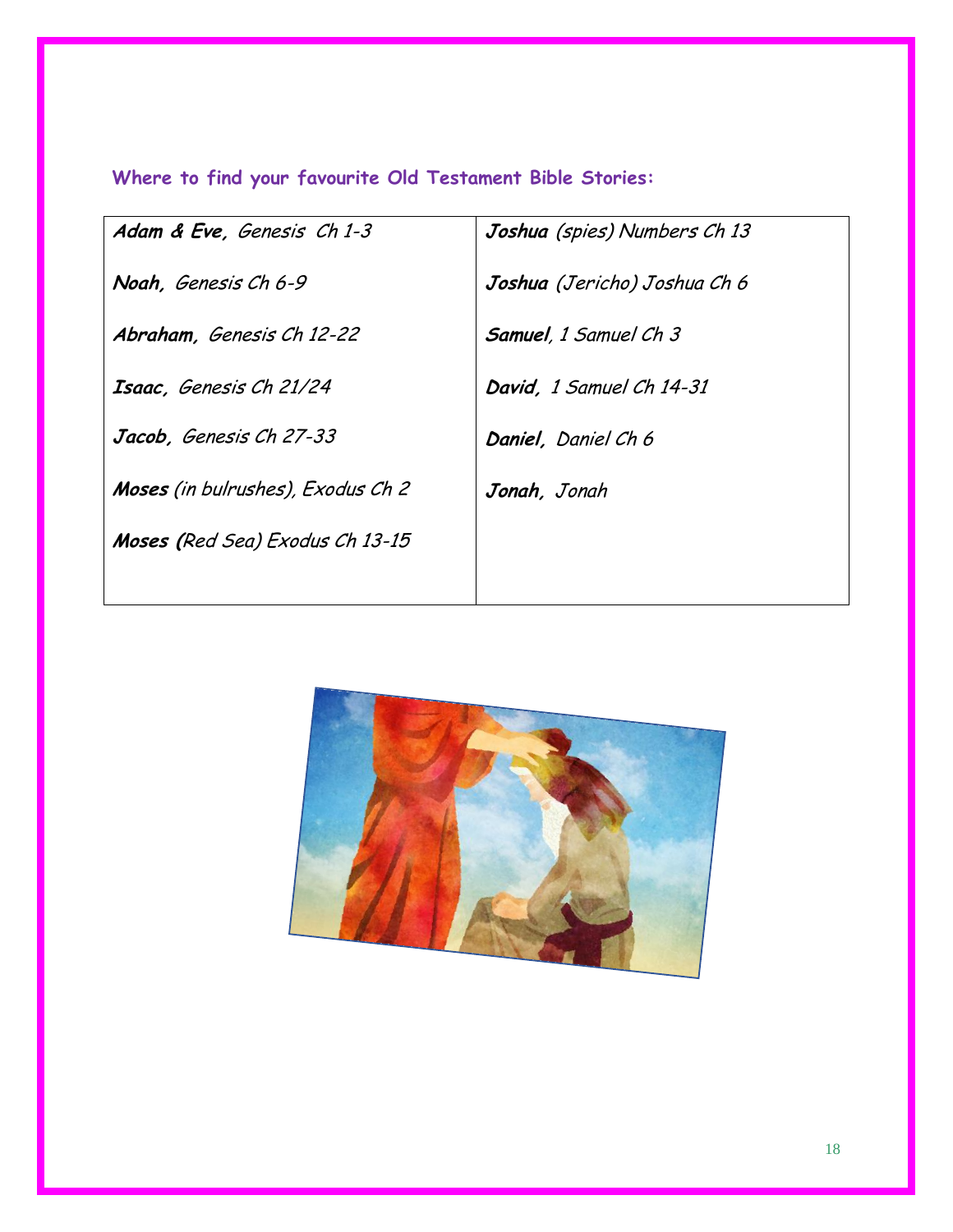# **Managing Behaviour**

#### **What is inappropriate behaviour?**

In any group there will be times when unacceptable behaviour may be demonstrated.

These may include:

Verbal behaviours - unkind words, unacceptable language, rudeness, answering back. Physical acts—taking things, damaging property, spoiling others' work, hitting others. Personality traits—showing off, dominating the group, ignoring authority, refusing to conform, disruptive activities.

# **Causes of inappropriate behaviour**

#### These may be:

The young person is seeking attention. An activity was too hard/easy, of low level interest/boring. Already upset before arriving Clear boundaries not set so everyone knew what was or was not acceptable The session not well planned with a programme that stimulated and met the needs of the group.

The leader was not organised.

#### **Strategies for dealing with inappropriate behaviour:**

Praise those who are behaving rather than growl at those who aren't. Ignore the show offs and focus on those conforming.

Use body language to indicate approval or disapproval.

Keep the programme moving with plenty of variety.

Sit an extra helper with those known to be trouble makers and/or discreetly separate trouble makers.

Be fair and consistent with your expectations.

Let older groups create their own code of conduct.

Promptly challenge negative behaviour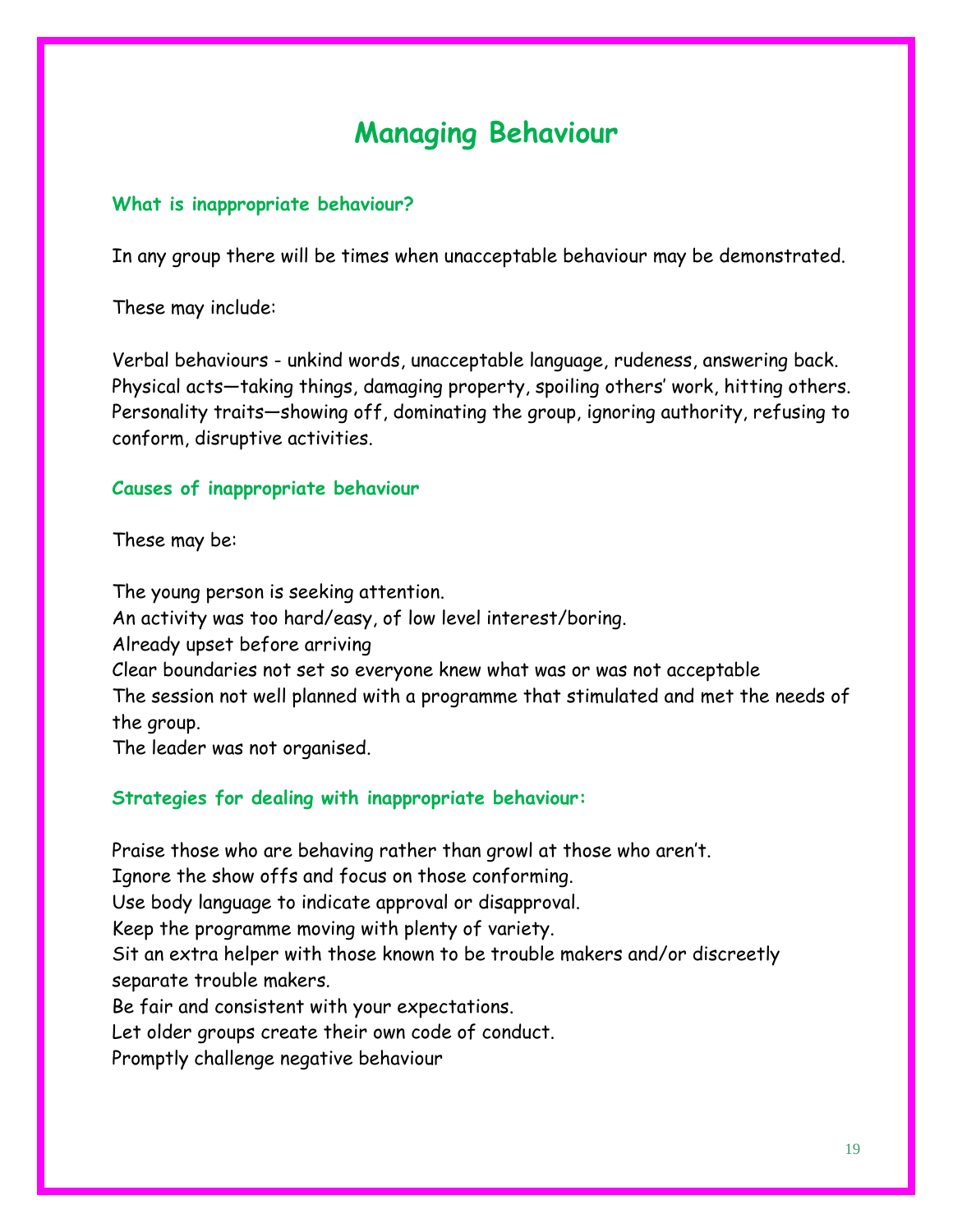#### **Golden rules for behaviour management:**

Ensure the group has a policy to which all leaders adhere.

Wherever possible take those who have been causing problems aside and deal with the issues there, thus avoiding public reprimands.

Never make a threat you do not intend to keep.

Do not make an impetuous response—think before you speak.

Do not allow yourself to get trapped into an argument.

Use a carefully planned sequence of action—verbal warning, lose a turn, give time out, offer options either ... Or ..., remove privileges and speak to parents.

## **Bullying**

Bullying is a behaviour which occurs in different forms, but is NEVER acceptable. A bully is a person who hurts, persecutes or intimidates another person, either emotionally and/or physically. We have a duty of care to our members who have a right to expect that they will not be bullied while at IFG.

Bullying will not be tolerated.

It is the responsibility of everyone to attempt to both control and prevent bullying.

All leaders will actively model non-bullying behaviour.

Any reported incidents of bullying will be taken seriously, and dealt with promptly.

#### **Bullying types—bullying can take many forms:**

Verbal—calling of bad names, derogatory comments. Physical—hitting, kicking, shoving, spitting. Having money or other things taken or damaged by those who bully. Being threatened or being forced to do things by others. Racial bullying. Sexual bullying. Cyber bullying. Bullying through social exclusion or isolation.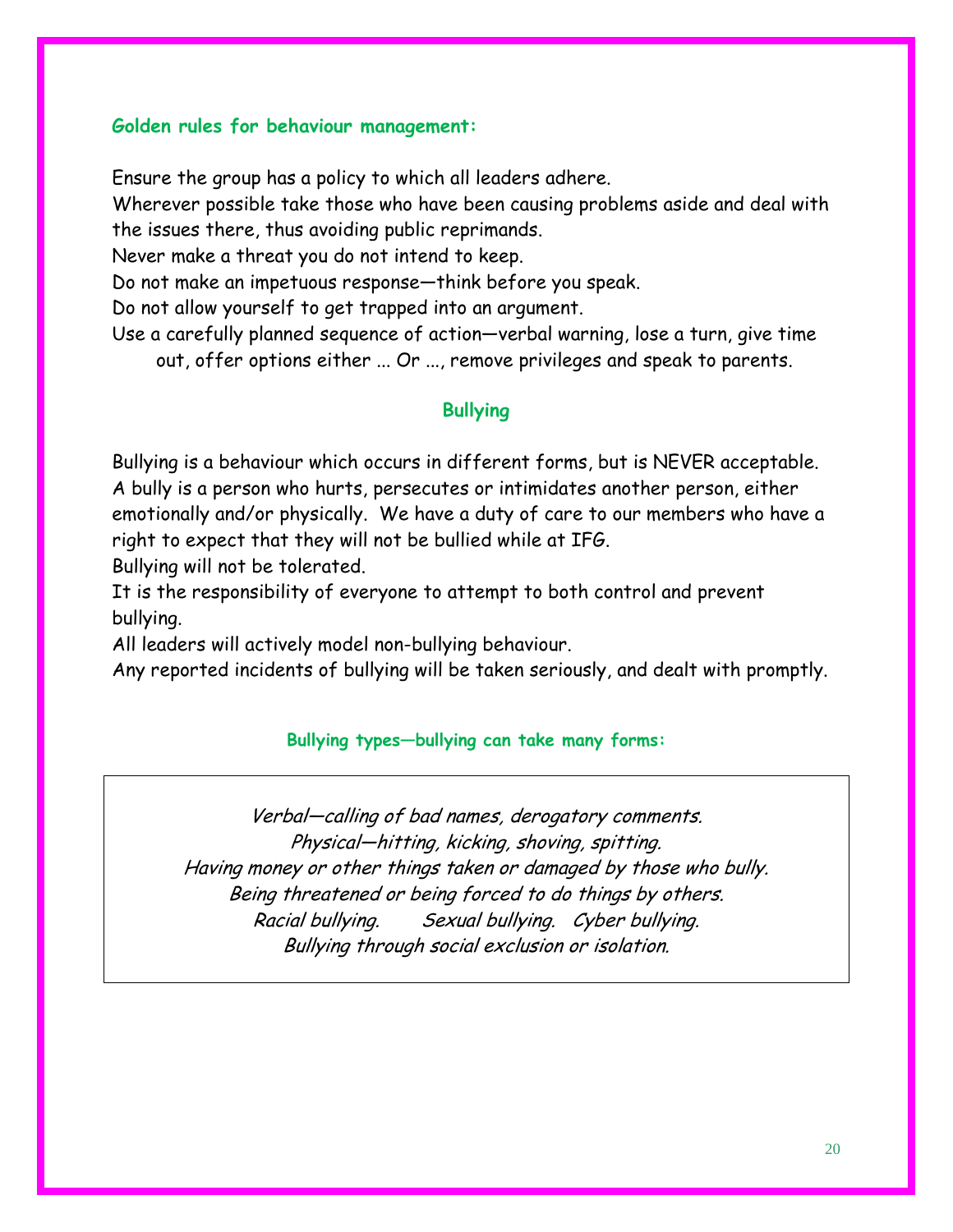# **Modelling Christ**

Many of the people present on a meeting night, parents and girls alike, will never read the Bible. The only place where they will read about Jesus is on the faces and lives of the Christians they meet—people like you!

Your words and actions should reflect Christ-like attitudes. It matters about the person you are; it matters that you model Christ-like characteristics in your dealings with the young people and with the other leaders with whom you work. Remember that the person you are, the values you hold and the attitudes you demonstrate will impact on your IFG ministry and the success of your programme.

## **Does your programme reflect these values?**

That it is fun—ensure there is laughter every time you meet.

Present the programme in a fun way with creative approaches.

Ensure you present yourself as a Christian who is also a good sport and fun to be with.

Develop positive relationships with the girls.

Share food and provide opportunities to do fun things together.

Model the sound values and attitudes that you teach.

Treat everyone with respect demonstrated in your words and actions.

Show acceptance and tolerance, respect and care towards other leaders and the girls.

Show compassion, understanding and acceptance when young people make mistakes in life choices. Be there no matter what.

Help your young people to develop good friendships.

Encourage them in their Christian journey/prayer time/church life and ensure they know that the Bible/Jesus/God is relevant to their everyday life.

#### **Remember to:**

Provide opportunities for girls to get involved in serving others.

Encourage your girls to try new things.

Empower your young people to contribute to the group eg allow them some choice in programme content particularly your older girls.

Encourage older girls to help with your younger girls, developing their skills and talents.

Encourage your older girls to attend appropriate leadership training courses.